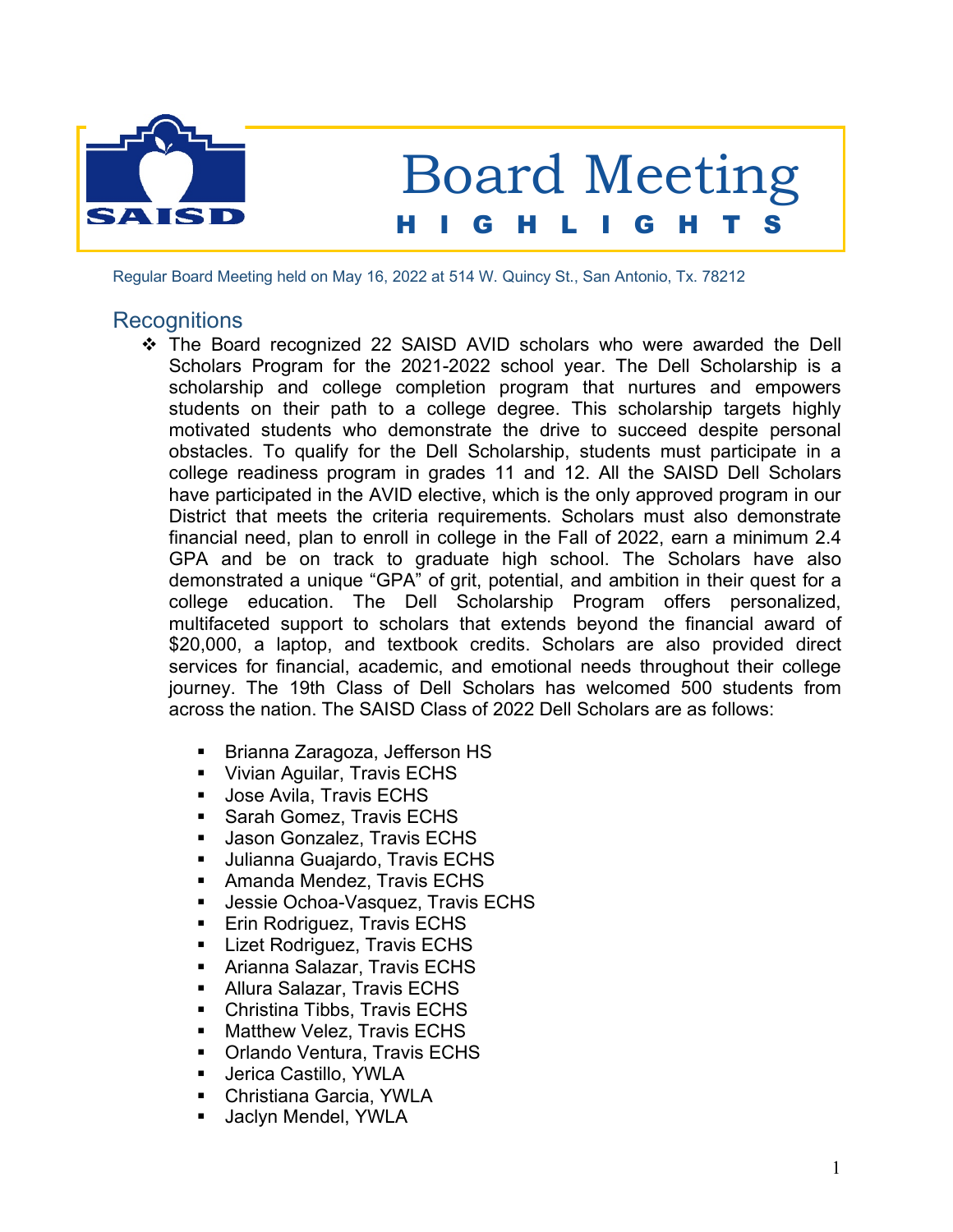- Ana Moreno, YWLA
- Julissa Pacheco, YWLA
- § Isabela Rodriguez, YWLA
- Jordan Strait, YWLA
- v Trustees recognized Young Women's Leadership Academy (YWLA) and Delia McLerran, Head of Schools, Regina Arzamendi, Principal, and Andrea Garcia, Site Coordinator at YWLA for becoming SAISD's 4th Advancement Via Individual Determination (AVID) National Demonstration Site. YWLA joins approximately 216 other AVID National Demonstration Schools and was selected through an application process, screening, and review, which included a site visit. AVID is implemented in over 7,500 schools in 44 states, the District of Columbia, and 16 other countries/territories and impacts almost 2 million students annually in grades K–12 and postsecondary institutions.
- $\div$  The Board recognized the SAISD Facilities Services' Energy & Sustainability program for its innovative leadership in the areas of energy conservation and sustainability. The Facilities Services department has been recognized for two (2) state-level awards for leadership and innovation in conservation and sustainability. The first was at the Texas Energy Summit conference on March 3, 2022. The Texas Energy Summit is hosted by the Energy Systems Laboratory, a division of the Texas A&M Engineering Experiment Station, a member of the Texas A&M University System. Each year, the summit recognizes individuals and organizations that have demonstrated outstanding or unique contributions to clean air through energy efficiency and renewable energy actions or programs. The Texas Commission on Environmental Quality (TCEQ) also recognized SAISD as the recipient of the Texas Environmental Excellence Award (TEEA) in Innovative Operations/Management on May 11, 2022. The San Antonio Independent School District congratulates the Facilities Services Energy & Sustainability team, along with all campus partners on these accomplishments.
- $\div$  Trustees approved the proclamation in recognition of May 2022 as International Internal Audit Awareness Month. Each year, during the month of May, the global internal audit profession promotes awareness about its value and the contributions of internal auditors to the success of organizations.
- v The Board approved the resolution in recognition of National School Nurse Day which was celebrated on May 11, 2022. The National Association of School Nurses designated May 11, 2022 as National School Nurse Day. School nurses play an integral role in the health of students, regardless of their physical location; at school or at home. National School Nurse Day is designed to foster an understanding of the role of school nurses in the education setting, and as an acknowledgement of the accomplishments of school nurses in their efforts to meet the healthcare needs of today's students. On National School Nurse Day, campuses were encouraged to recognize and celebrate the contributions their school nurses make to the health and well-being of the students, staff, and community. This resolution serves as the Board recommendation to support the mission of providing comprehensive health services for all students in SAISD.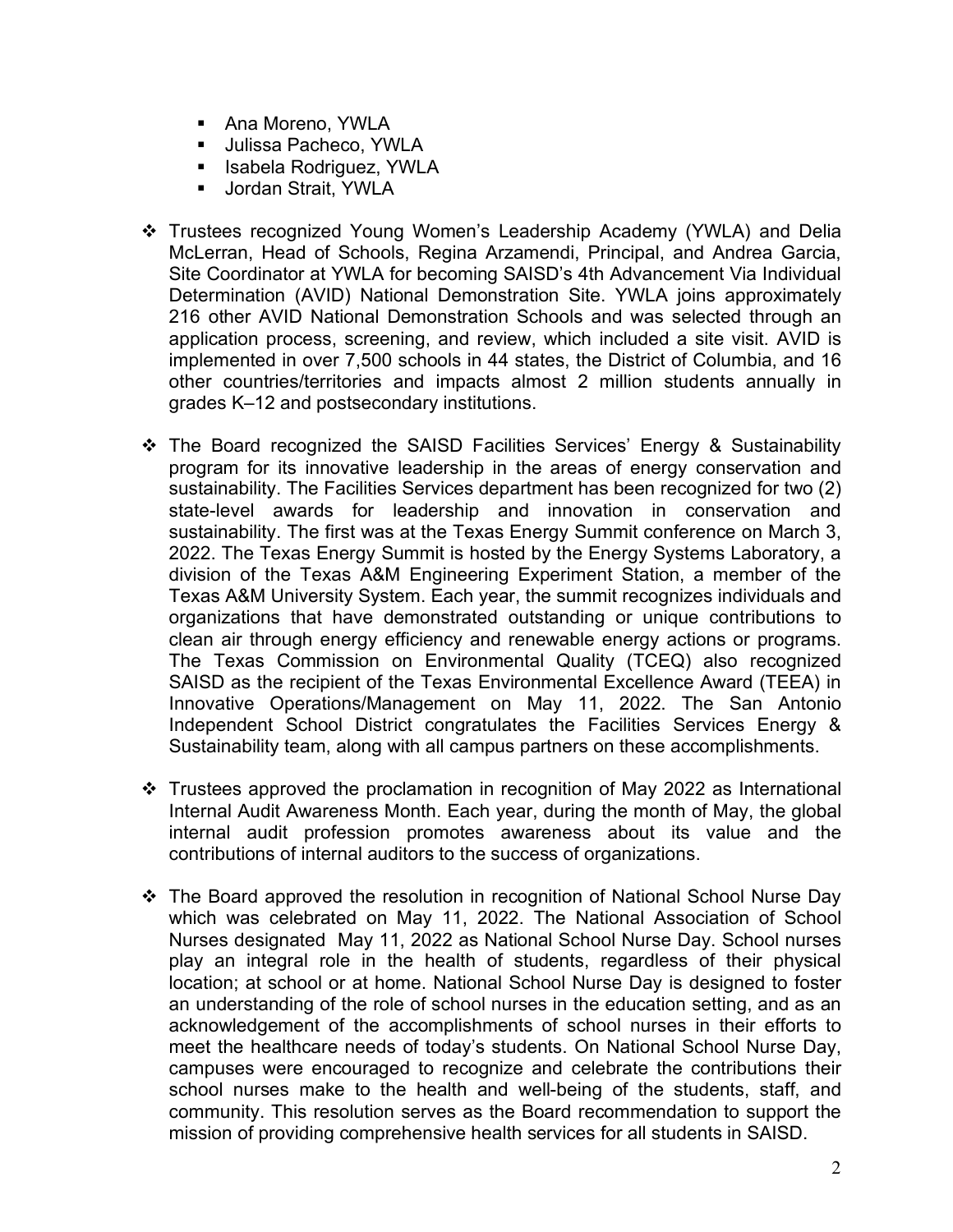## Proposed SAISD 2022-2023 Budget Presentation

The Board received a presentation and update on the proposed SAISD Budget for the 2022-2023 fiscal year. The presentation included a discussion of staff recommended budget line items to ensure a balanced budget and a projected plan to ensure fiscal stability with the utilization of ESSER Funds.

### Recommendation to Revise Substitute Pay Rates Approved

In an effort to ensure that classrooms have appropriate coverage for staff absences and vacancies, the District recommended revising the rates of pay for substitutes covering teacher and instructional assistant classroom assignments during the 2022-2023 school year. Trustees approved the item.

The proposed rates apply to classroom assignments only.

- The substitute teacher pay structure provides differentiated rates for certified, degreed, and non-degreed substitutes and ensures differential rates for Monday and Fridays, on secondary campuses, and on selected campuses that traditionally have a difficult time maintaining appropriate teacher substitute coverage.
- The substitute instructional assistant pay structure provides differential rates for general versus special education classrooms.

### Recommendation to Revise the Number of Duty Days in Contracts for Principals, Associates, and Assistant Principals Approved

The Board approved the recommendation to revise the number of duty days in contracts for principals, associates, and assistant principals to align to neighboring school districts and standards for administrator reporting.

#### Recommendation to Revise Pay Structure for Principals Approved

Trustees approved the recommendation for a delay to the implementation of the new performance pay structure for principals, network principals, assistant principals, and network associate principals until the 2023-2024 school year.

### Recommendation to Revise Part Time Pay Rates Approved

The part-time payrates for non-exempt categories has been \$9.25/hour for several years. This rate has applied to both established campus- and department-based position and general part-time positions. The Board approved an increase for established part-time SEMS/SERS clerks and counseling clerks to \$16/hour to align with the entry rate for non-exempt full-time positions. The cost for the increase of the established part-time positions will be covered through district funds. The Board approved an increase for general campus- and department-based positions to \$12/hour. The cost for the increase of general part-time positions will be covered by the campus or department that hires the part-time employee(s).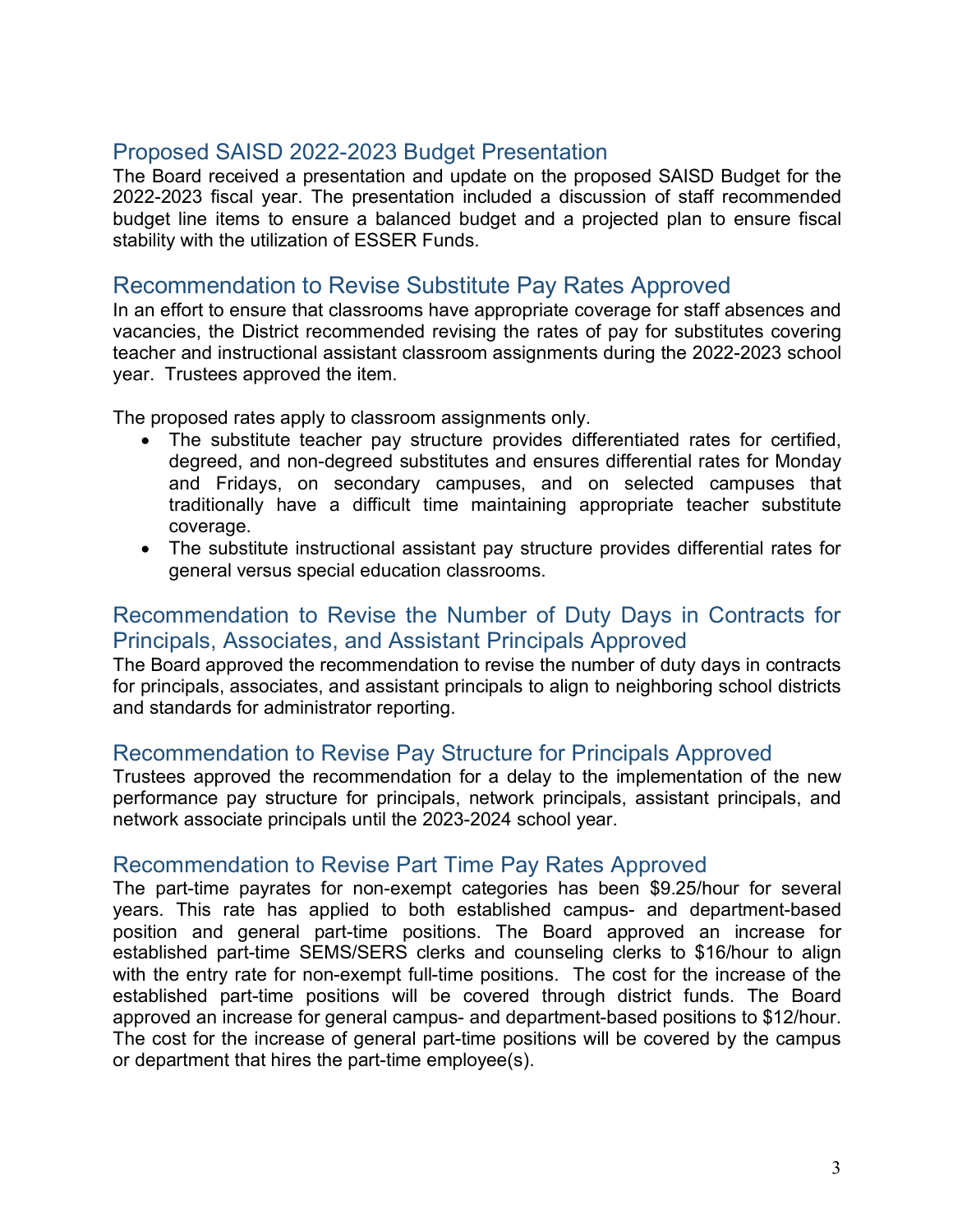## Recommendation to Revise the Master Teacher Additional Time Stipend Approved

Trustees approved a revision to the Master Teacher additional time stipend.

## Recommendation to Revise for Pay Increase for All Full Time Staff Approved

Trustees expressed how much they valued all SAISD staff and exhibited their appreciation by voting for a general pay increase greater than the staff recommendation, while also approving substitute pay rates and increasing part-time rates. These compensation plans will go into effect with the new workday calendars starting on or after July 1. For details regarding the budget, visit www.saisd.net/page/supt-2022-2023-budget.

## Parameters Order Authorizing the Issuance of SAISD Unlimited Tax School Building Bonds in One or More Series at One or More Times and Other Matters Related Approved

The Board approved the parameters order authorizing the issuance of the SAISD Unlimited Tax School Building Bonds in one or more series at one or more times and other matters related thereto. On November 3rd, 2020, SAISD voters approved two bond propositions for a total of \$1.3B to fund the construction, renovation and equipping of school buildings throughout the District (Proposition A, \$1.21B) as well as technology equipment (Proposition B, \$90M). On June 21, 2021, the District completed the first debt issuance from the Bond 2020 Program for a total of \$300M which exhausted \$275M from the Prop. A authorization and \$25M from the Prop. B authorization. As part of the ongoing debt management process, the District Financial Services Staff, Bond Counsel and Financial Advisors approved the parameters order related to the issuance of SAISD Unlimited Tax School Building Bonds in one or more series at one or more times. The Board of Trustees approved the parameters order to provide the District with the greatest flexibility available to finance the proposed transaction. Upon Board of Trustee approval, the parameters order establishes parameters for the maximum amount of the bonds to be issued, the maximum interest rate to be borne by the bonds, the maximum term (years to pay-off bonds), and the maximum length of the initial term period (in the event of variable rate debt). The parameters order will delegate authority to certain members of the Board of Trustees and District staff (each an "Authorized Representative") to finalize all the terms of the Bonds including determining if the bonds should bear interest at fixed or variable rates and establishing the method of sale (e.g., negotiated, competitive or privately placed) and to approve and execute certain documents relating to the sale and delivery of the SAISD Unlimited Tax School Building Bonds in one or more series at one or more times in accordance with the specified parameters.

# Donation of Two Older Model School Buses to SA Fire Department Approved

Trustees approved two buses donated permanently to the San Antonio Fire Department and used in training exercises to keep school bus children safe. Transportation Services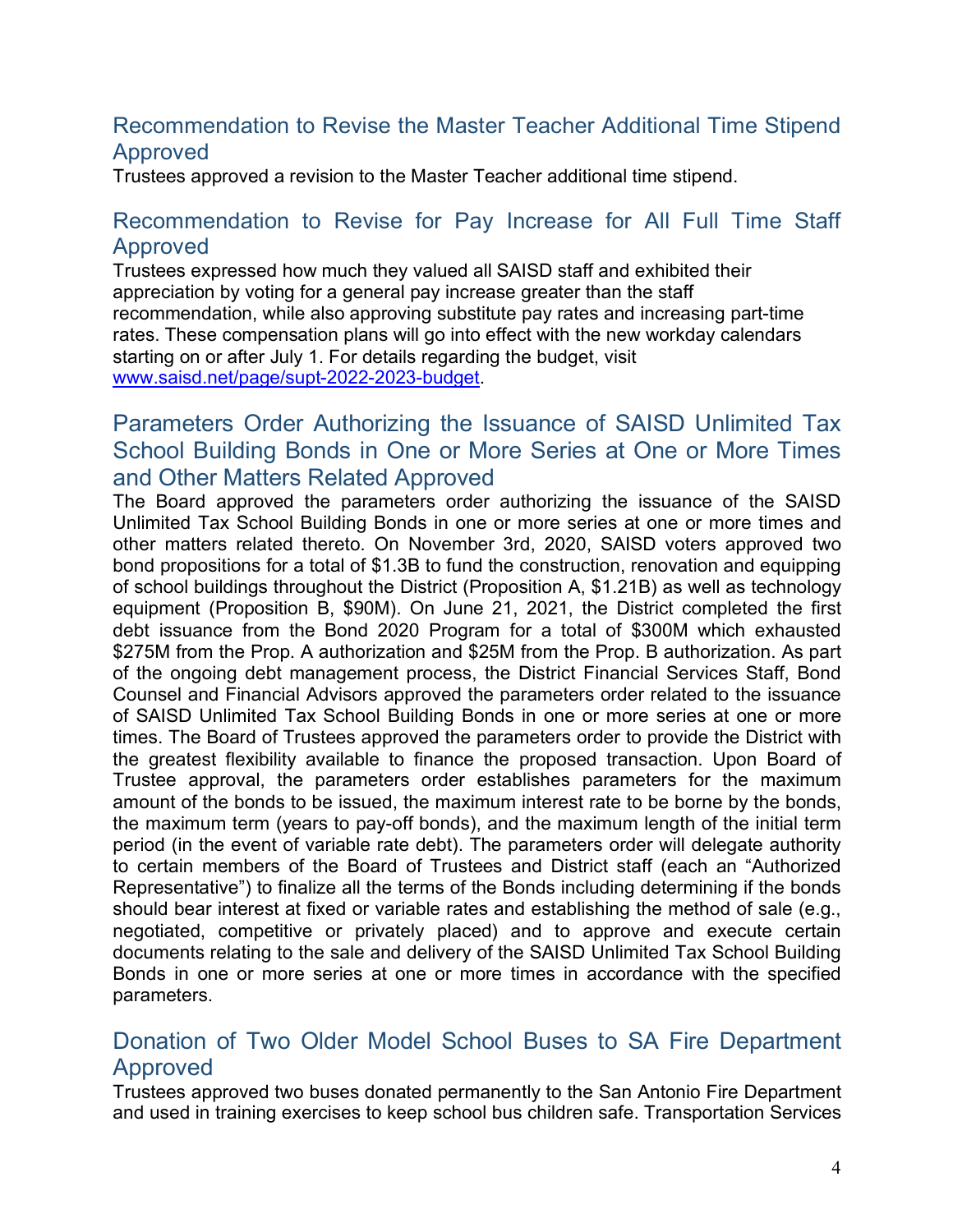is partnering with the San Antonio Fire Department to provide emergency rescue and evacuation training for all District bus drivers and monitors. Students from the Fire Academy and Emergency Medical Technician programs at Thomas Edison High School will also be participating in this training. Two older model school buses that are over 20 years in age will be used during the emergency rescue and evacuation training. Both have surpassed the depreciated value and have a retail estimate each of around \$1,000, or a salvage value of \$750.

### Items Approved

- v Proposed 2022-2023 Tax Rate to be published in the Notice of Public Meeting to Discuss Budget and Proposed Tax Rate.
- v Dates and Locations to Conduct Items of Business Regarding the Annual Budget and Setting of the Tax Rate.
- v Monthly Budget Reports and Amendments for May 2022.
- v 2021-2022 Technology and Instructional Materials Allotment (TIMA) and Texas Essential Knowledge and Skills (TEKS) Certification.

## Contracts Approved

- v Memorandum of Understanding (MOU) between SAISD and Bexar County Sheriff's Office to provide the following courses and services: English as a Second Language, High School Equivalency (GED®), Digital Literacy, relevant workforce readiness skills training, and college and career transition support as agreed upon.
- v Education Partnership Agreement (EPA) between SAISD and the National Security Agency (NSA)/Central Security Service (CSS) to provide K-12 tutoring, STEM talks, science fairs, and other math, science, and computer-related educational activities. NSA/CSS employees will participate in multiple activities around STEM and foreign language activities.
- v Memorandum of Understanding (MOU) between SAISD and the Presentation Ministry Center to provide the following courses and services: English as a Second Language, High School Equivalency (GED), U.S. Citizenship, Digital Literacy, Financial Literacy, relevant workforce readiness skills training, and college and career transition support as agreed upon.
- v Memorandum of Understanding (MOU) between SAISD and The University of Texas at Austin's Department of Educational Leadership and Policy (ELP). This Grow Your Own opportunity is for SAISD instructional staff to pursue a Master of Education and Principal Certification through the Texas Principal Leadership Academy as part of the para to PhD pipeline program.
- v Grant Project Agreement between SAISD and the Alamo Community College District for the San Anto History Go! Project. This project will provide professional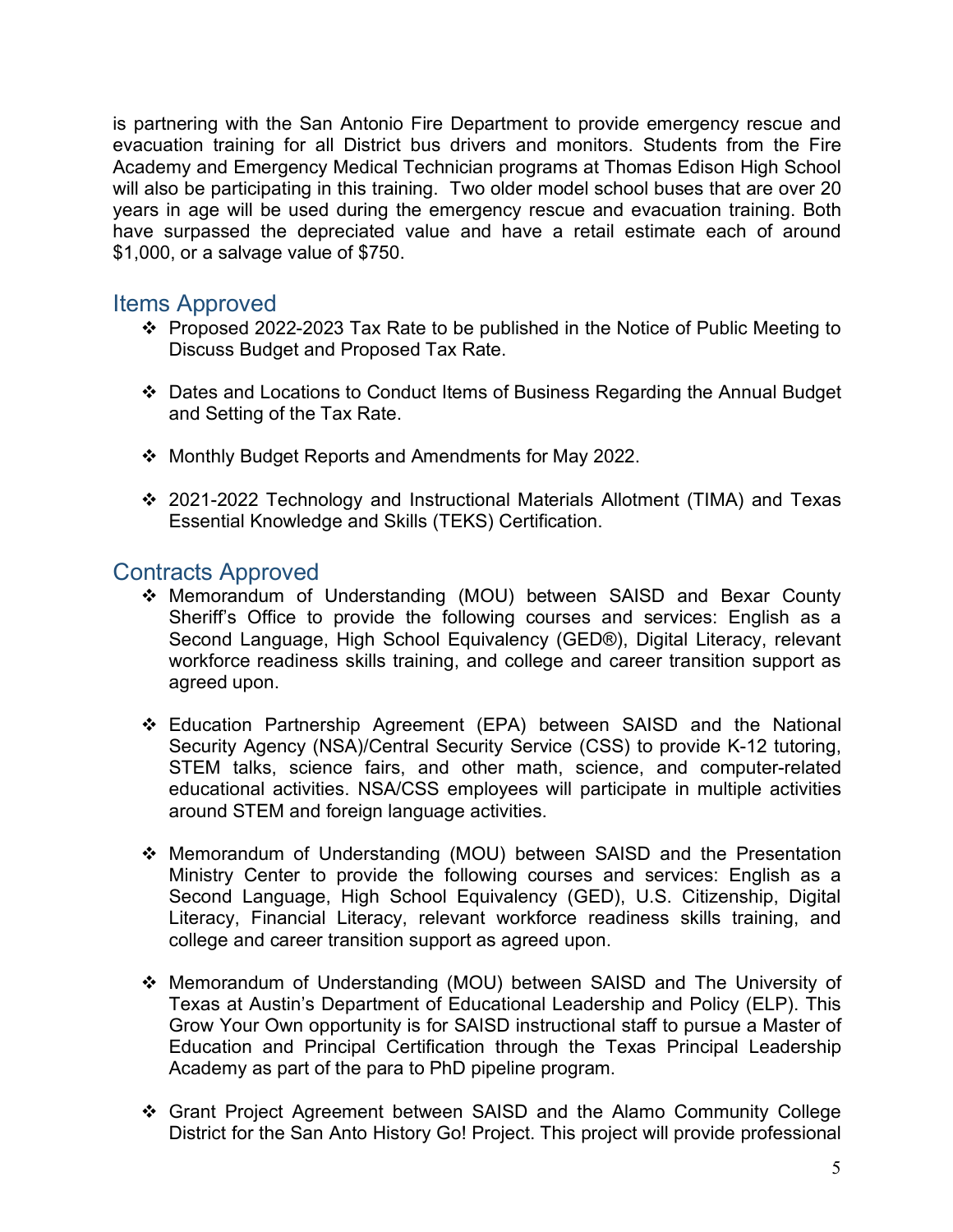development for SAISD social studies teachers to support the development of lessons and projects on local San Antonio history and culture that will utilize the Arc Geographic Information Systems platform.

- v Memorandum of Understanding (MOU) between SAISD and Culturingua to create a virtual cultural exchange program for students at selected SAISD schools. Approximately 150 students from SAISD schools will participate in a virtual cultural exchange program with students in Libya through their social studies, AVID, or World Languages courses.
- \* Memorandum of Understanding (MOU) between SAISD and the U.S. Army JBSA-Fort Sam Houston Adopt-A-School (JBSA-FSH-AAS) program. This is designed to improve the citizenship and learning experiences of children in elementary, middle, and high school.
- v Memorandum of Understanding (MOU) Between SAISD and YMCA of Greater San Antonio for Summer Swimming.
- v Summer School Agreement between SAISD and Teach for America (TFA) to host the Teach for America Practicum for incoming 2022-2023 TFA during the 2022 Summer SMART Camp Program. TFA is a non-profit organization with the main goal of ensuring every child will receive an excellent and equitable education.

### Bids, Proposals and Purchases for Goods Approved

- \* Fresh Produce on an "as needed" basis in support of District-wide School Cafeterias.
- v Commodity Processing. This purchase will provide commodity processing for all cafeterias on an "as needed" basis for District-wide use.
- \* Food, Paper Goods and Cleaning Supplies. This purchase will provide food, paper goods, and cleaning supplies to all cafeterias and concessions on an "as needed" basis for District-wide use.
- v Items for Students to use for sensory breaks and assist with self-regulation such as gel cushions, fidget key chains, anemone desk fidget, rollease stressless fidget balls.
- v Labor and Materials to install web-based Smart Rain Irrigation Controllers at 11 SAISD Facilities. This purchase will also include the cost to use the controls platform from a PC or handheld device.
- v Underwriting Services from a pool of qualified financial services firms to facilitate the sale of bonds and/or note financings for the District's debt program.